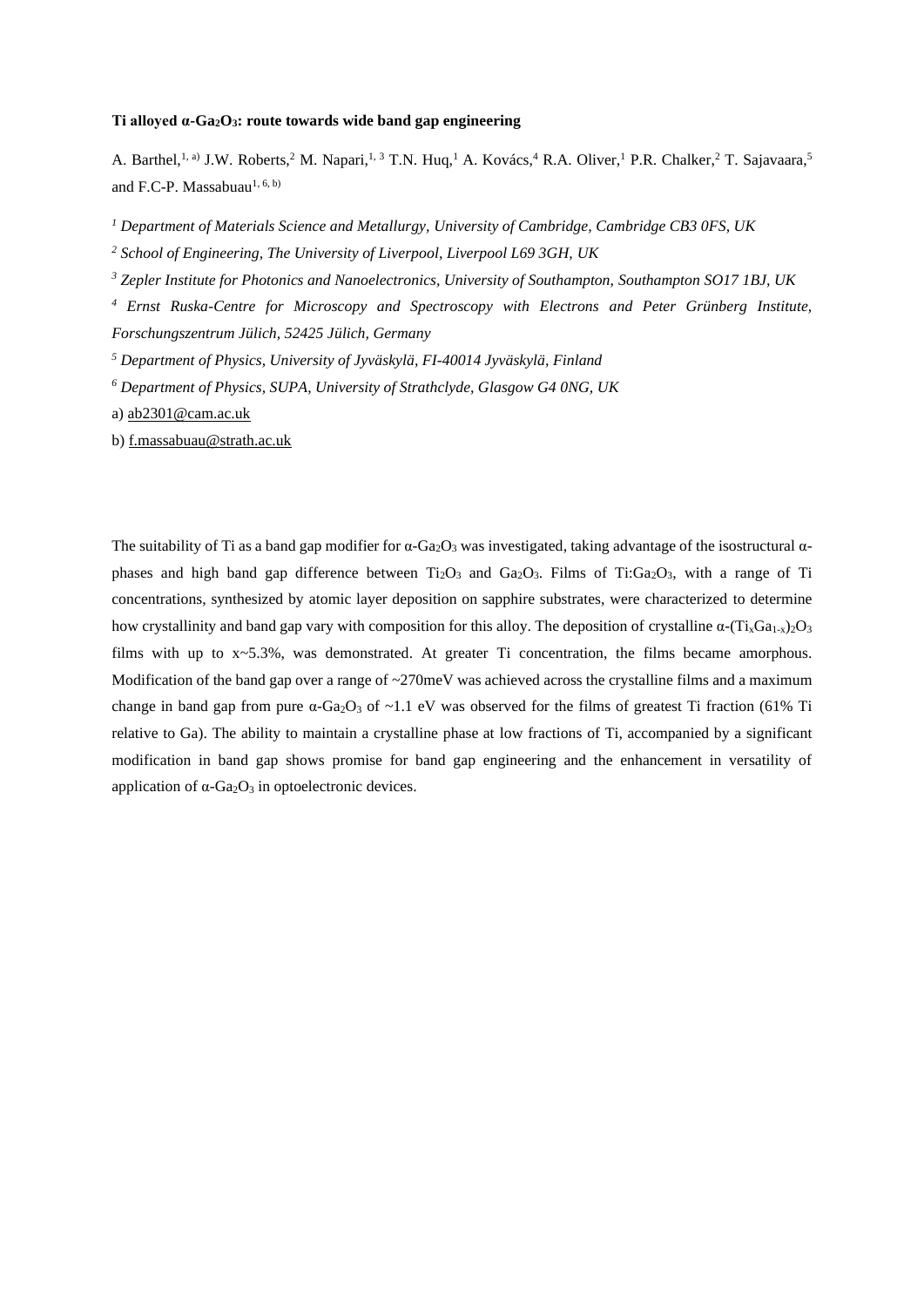### **I. INTRODUCTION**

Alpha phase gallium oxide ( $\alpha$ -Ga<sub>2</sub>O<sub>3</sub>) is an ultra-wide band gap semiconductor, with most measurements of its band gap lying between 5.1 eV and 5.3 eV [1-5]. It is of particular interest for application in solar-blind ultraviolet (UV) photodetectors [2,4,6,7]. Uses for photodetectors that can absorb efficiently in this regime, of wavelengths <285 nm, include water and air purification systems [8], flame detection, UV astronomy, missile defence systems and engine monitoring [4,9].

 $\alpha$ -Ga<sub>2</sub>O<sub>3</sub> is a metastable phase of Ga<sub>2</sub>O<sub>3</sub>, a polymorphic group III sesquioxide, with commonly reported phases  $\alpha$ , β, γ, δ, and ε [10] as well as the more recent κ [11]. Previous research on this material has been mostly focused on the stable, monoclinic β phase  $[10,12,13]$ , however, due to recent advances in thin film growth techniques, such as mist chemical vapour deposition (mist-CVD) [1,14,15] and atomic layer deposition (ALD) [4,5,16], it has become possible to synthesise high quality films of  $\alpha$ -Ga<sub>2</sub>O<sub>3</sub>. These films are grown epitaxially on sapphire ( $\alpha$ - $A<sub>2</sub>O<sub>3</sub>$ , which shares its rhombohedral corundum crystal structure1 (inset Figure 1) with  $\alpha$ -Ga<sub>2</sub>O<sub>3</sub>. This has been achieved at temperatures as low as 250  $\degree$ C by ALD [4,5,16] and the material has been successfully integrated into solar-blind UV photodetectors, already showing an advantage over photodetectors based on  $\alpha$ -Ga<sub>2</sub>O<sub>3</sub>, by having shorter response times [4].

Apart from sapphire, the corundum crystal structure is also shared by many other semiconducting sesquioxides [17-19], as shown in Figure 1, providing great potential for band gap engineering [15,20]. Previously, alloying of corundum phase Ga<sub>2</sub>O<sub>3</sub> with Al<sub>2</sub>O<sub>3</sub> [21], In<sub>2</sub>O<sub>3</sub> [22], Cr<sub>2</sub>O<sub>3</sub> [18], Fe<sub>2</sub>O<sub>3</sub> [18,19] and Rh<sub>2</sub>O<sub>3</sub> [23] has been attempted.

The aim of this work is to study the feasibility of using Ti as an effective band gap modifier for  $\alpha$ -Ga<sub>2</sub>O<sub>3</sub>, by characterizing a number of oxide films grown by ALD with different Ti to Ga ratios.  $\alpha$ -Ti<sub>2</sub>O<sub>3</sub> adopts the corundum crystal structure [36,40] with lattice parameters:  $a = 5.157 \text{ Å}$  and  $c = 13.613 \text{ Å}$  [36], giving a relatively small lattice mismatch of about 3.5% with  $\alpha$ -Ga<sub>2</sub>O<sub>3</sub> (a = 4.983 Å and c = 13.433 Å [33]). Its direct band gap of 0.1 eV [26,27] is very small relative to that of  $\alpha$ -Ga<sub>2</sub>O<sub>3</sub>, such that a wide range of band gaps may be achievable, provided that an alloy of the two sesquioxides exhibits miscibility and crystallinity across a range of Ti:Ga ratios. This may be inhibited if Ti adopts a  $+4$  oxidation state and preferentially forms TiO<sub>2</sub>, which would not have a corundum structure. Another property of  $\alpha$ -Ti<sub>2</sub>O<sub>3</sub> that is of interest is that it is a p-type semiconductor [27]. Alloying with Ti<sub>2</sub>O<sub>3</sub> could thus provide a route to achieve p-type conductivity in  $\alpha$ -Ga<sub>2</sub>O<sub>3</sub>, as was also demonstrated in an  $\alpha$ phase Rh:Ga<sub>2</sub>O<sub>3</sub> alloy by Kaneko *et al.* [23].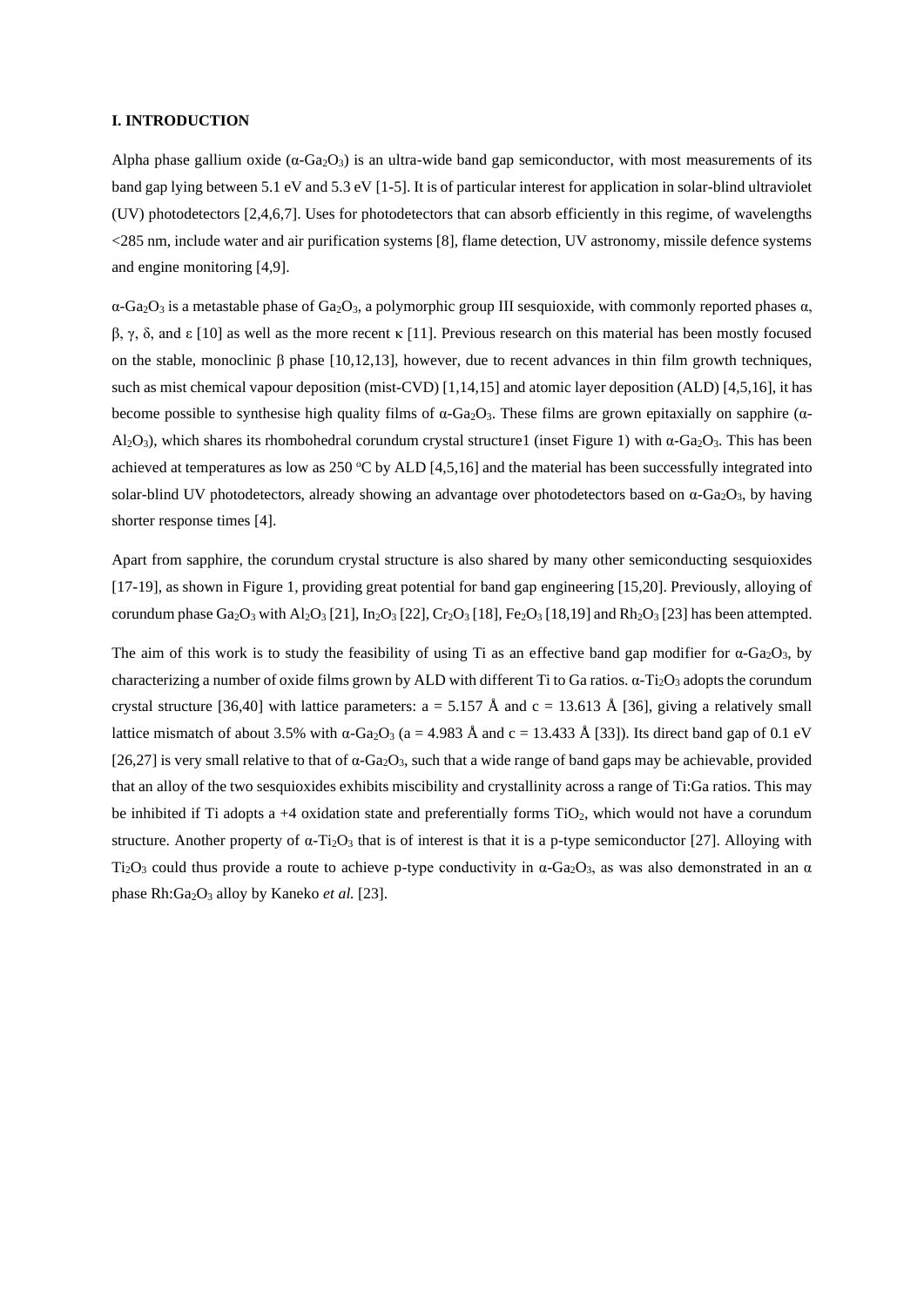

**Figure 1.** Diagram of the corundum phase semiconducting sesquioxide design space, centered on  $\alpha$ -Ga<sub>2</sub>O<sub>3</sub>. The band gaps of the materials [1,24-32] are plotted against their a-lattice parameters relative to  $\alpha$ -Ga<sub>2</sub>O<sub>3</sub> [33-39]. The red line indicates the alloys of  $\alpha$ -Ti<sub>2</sub>O<sub>3</sub> and  $\alpha$ -Ga<sub>2</sub>O<sub>3</sub>, assuming that the band gap varies linearly with the lattice constants. Inset: Rhombohedral, corundum crystal structure of  $M_2O_3$  (M: metal).

### **II. EXPERIMENTAL METHODS**

Ga<sub>2</sub>O<sub>3</sub> and Ti:Ga<sub>2</sub>O<sub>3</sub> thin films were grown using an Oxford Instruments OpAL Plasma Enhanced Atomic Layer Deposition (PEALD) Reactor. All films were grown on 0.25° miscut c-plane sapphire substrates with a temperature of 250  $\degree$ C and chamber wall temperatures set to 150  $\degree$ C. Triethylgallium (TEGa) from Epichem and Titanium(IV) Isopropoxide (TTIP) from Sigma Aldrich were used as Ga and Ti precursors, respectively. The TEGa and TTIP precursors were held at 30  $^{\circ}$ C and 80  $^{\circ}$ C, respectively, with line temperatures for both precursors set at 90 °C and 100 °C, increasing in temperature closer to the reaction chamber. One cycle of  $Ga_2O_3$  consisted of 0.1 s TEGa with 100 sccm Ar bubbling, 5 s 100 sccm Ar purge, 3 s O2 ow stabilisation, 5 s 20 sccm 300W  $O_2$ plasma, 5 s 100 sccm Ar purge. One cycle of  $TiO<sub>x</sub>$  consisted of 2 s TTIP with 100 sccm Ar bubbling, 10 s 100 sccm Ar purge, 0.04 s H<sub>2</sub>O, 10 s 100 sccm Ar purge. The chosen growth parameters were adapted from Ref.[41]. Supercycles of Ga<sub>2</sub>O<sub>3</sub> and TiO<sub>x</sub> were used to produce Ti doped Ga<sub>2</sub>O<sub>3</sub> films, with cycle ratios (TiO<sub>x</sub>: Ga<sub>2</sub>O<sub>3</sub>) of 0:1, 1:32, 1:19, 1:9, 1:4 and 1:1, which are hereafter referred to as samples 0%Ti, 3%Ti, 5%Ti, 10%Ti, 20%Ti and 50%Ti, respectively. 500 total cycles were used for the 0%Ti film, 429 cycles for the 3 %Ti film and 400 cycles for the remaining films. Film thicknesses after growth were measured using a Horiba-Yvon spectroscopic ellipsometer fitted to a mixed Cauchy  $\alpha$ - Ga<sub>2</sub>O<sub>3</sub>/TiO<sub>2</sub> model and are shown in Table I.

The Ti:Ga ratio of the samples was determined using Rutherford backscattering spectrometry (RBS) with 1.615MeV He<sup>+</sup> incident beam from a 1.7 MV Pelletron accelerator. The samples were tilted to 5° and the scattering angle was 165°. The measured spectra were analysed using SimNRA program.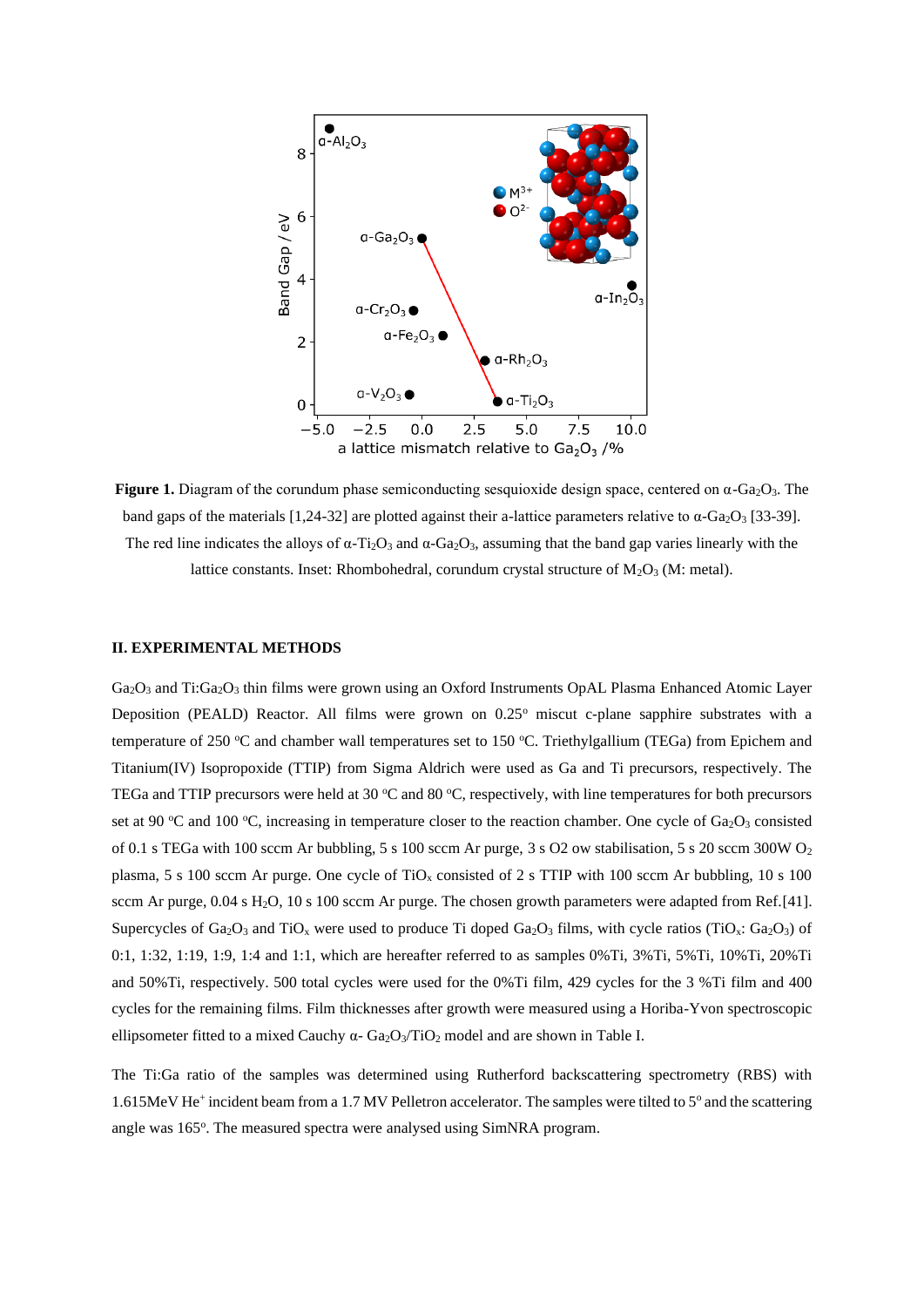The crystallinity of the samples was assessed by X-ray diffraction (XRD). A PANalytical Empyrean diffractometer was used with a Cu source and a hybrid two bounce primary monochromator giving Cu Kα1 radiation and either a two-bounce Ge crystal analyser, for 2θ-ω, or a PIXcel detector, for reciprocal space maps (RSMs).

High-angle annular dark field scanning transmission electron microscopy (HAADF-STEM) using an aberrationcorrected FEI Titan [42] operated at 200 kV was used to observe the sub-surface structure of the samples observed in cross-section. The annular dark field detector semi-angle used was 69.1 mrad. Compositional mapping was obtained using energy dispersive X-ray spectroscopy (EDX) in the same microscope and strain mapping was obtained using geometrical phase analysis43. The samples were prepared for imaging using standard mechanical grinding followed by Ar<sup>+</sup> ion milling at 5 kV and cleaning at 0.1-1 kV.

The surface morphology of the samples was investigated by atomic force microscopy (AFM) in a Bruker Dimension Icon operated in peak force tapping mode. SCANASYSTAIR tips with a nominal radius of 2nm were used.

The band gaps of the films were determined from transmittance spectra of the films, measured using a Cary 7000 UV-VIS-NIR spectrometer in the range 200-800 nm. The system was calibrated for 100% and 0% transmittance.

| Sample    | Growth Ti:Ga | Film thickness | Composition    | RMS roughness   | <b>Band Gap</b> |
|-----------|--------------|----------------|----------------|-----------------|-----------------|
|           | ratio        | /nm            | /9/0           | /nm             | /eV             |
| $0\%$ Ti  | 0:1          | $33 + 3$       | $\Omega$       | $0.71 \pm 0.01$ | $~10-5.04$      |
| $3\%$ Ti  | 1:32         | $22 + 2$       | $3.7 \pm 0.4$  | $0.49 \pm 0.02$ | ~24.88          |
| $5\%$ Ti  | 1:19         | $21 \pm 2$     | $5.3 \pm 0.4$  | $0.30 \pm 0.01$ | $-4.77$         |
| $10\%$ Ti | 1:9          | $21 \pm 2$     | $12.8 \pm 0.8$ | $0.22 \pm 0.01$ | ~24.78          |
| $20\%$ Ti | 1:4          | $21 \pm 2$     | $23.1 \pm 1.0$ | $0.19 \pm 0.01$ | $~1 - 4.63$     |
| 50% Ti    | 1:1          | $16 + 2$       | $61 \pm 3$     | $0.16 \pm 0.01$ | $-3.91$         |

**Table 1.** Summary of film characteristics. Samples are named after the percentage of Ti ALD cycles used for growth. Film thicknesses, obtained by ellipsometry, are estimates as an appropriate fitting model for  $\alpha$ -Ga<sub>2</sub>O<sub>3</sub>, amorphous  $Ga_2O_3$  or  $\alpha$ -Ti<sub>2</sub>O<sub>3</sub> was unavailable. Composition, measured by RBS, represents the amount of Ti relative to Ga in the films. RMS roughness and band gaps were determined by AFM and UV-vis, respectively.

## **III. RESULTS AND DISCUSSION**

RBS was used for compositional analysis of the films. The main quantity of interest was the ratio of Ti to Ga in the films. RBS spectra were obtained for each film, showing peaks for Ga and Ti (except in the pure  $Ga_2O_3$  sample) as well as steps associated with Al and O from the sapphire substrate. The compositions x, here defined as x=at.%Ti /(at.%Ti+at.%Ga), attained from the integrated counts of the Ti and Ga peaks in the RBS spectra and corrected for by the respective Rutherford scattering cross sections, are tabulated in Table I. The film compositions determined by RBS, are in relatively good agreement with those predicted from the ALD cycle ratios, deviating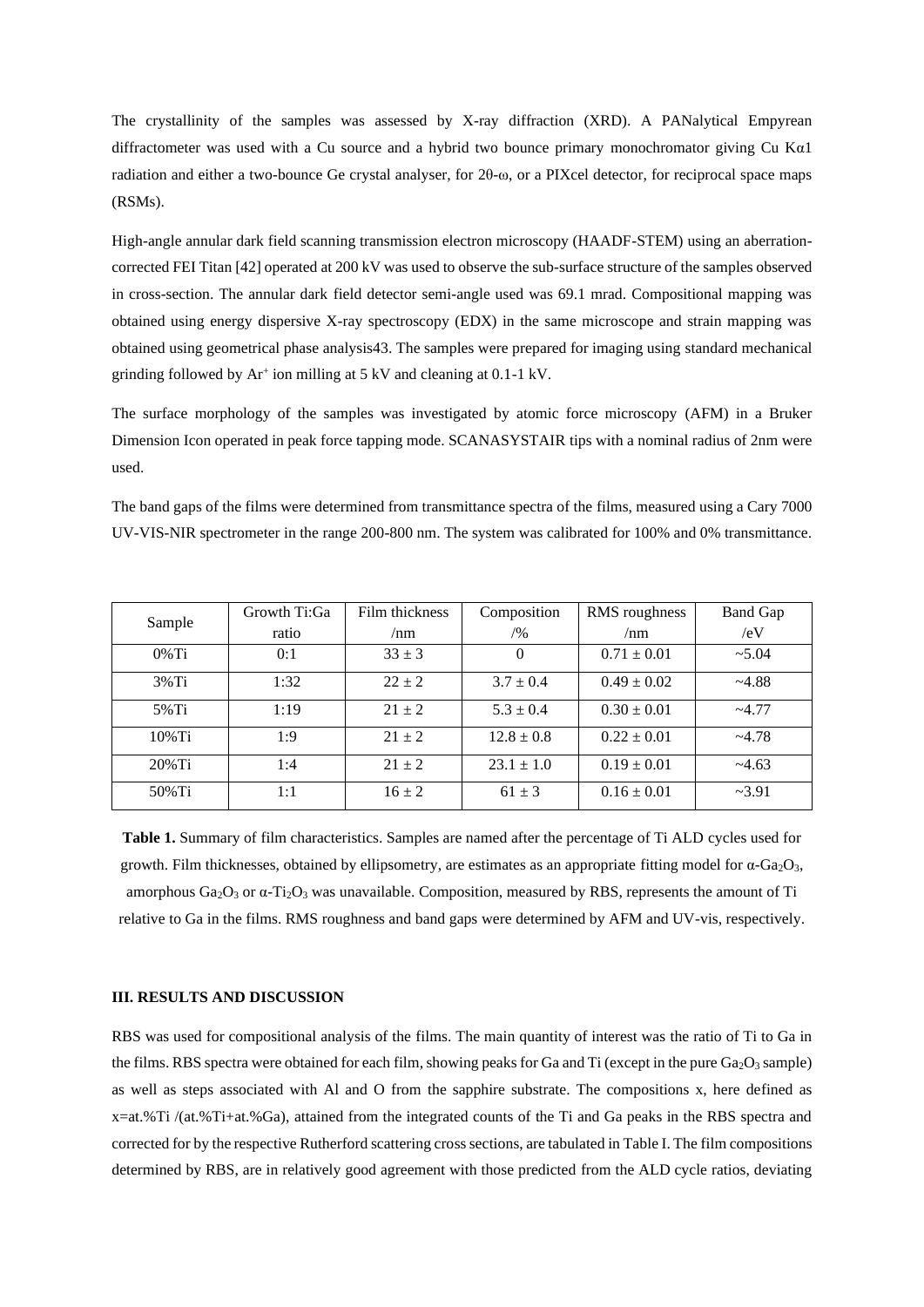by about 10-30%. Deviations resulting from unequal growth rates of the different species are expected in ALD, with the growth being strongly affected by several factors, including temperature, chemistry of the precursors used, and the growth surface [44,45].

XRD was used to study the crystallinity of the films. Prior work [16] showed that  $\alpha$ -Ga<sub>2</sub>O<sub>3</sub> grown by ALD on cplane sapphire had the same crystal orientation as the substrate. However, rather than a homogeneous film, it was reported that the film consisted of  $\alpha$ -Ga<sub>2</sub>O<sub>3</sub> columns separated by amorphous material. The presence of crystalline corundum phase material in the Ti:Ga<sub>2</sub>O<sub>3</sub> films was validated by measurement of high intensity, symmetric 0006 reflections. The absence of other characteristic corundum phase reflections, as in the prior work [16], suggests the addition of Ti does not alter the crystal orientation of the Ti: $Ga<sub>2</sub>O<sub>3</sub>$  film relative to the substrate.



**Figure 2.** (a) 2θ-ω XRD scans of the symmetric 0006 reflection of the α phase. (b) Variation of RMS surface roughness with Ti concentration. (c, d) 500nm size AFM images of the 3%Ti (c) and 50%Ti (d) samples.

The measured 2θ-ω XRD scans (Figure 2(a)) show the 0006 peak from the sapphire substrate and, for the 3 samples of lowest Ti fraction, also a peak from the film. The pure  $\alpha$ -Ga<sub>2</sub>O<sub>3</sub> sample (sample 0%Ti) gives the peak of greatest intensity at  $2\theta = 40.16^{\circ}$ , which is close to literature values [16,33]. Differences in lattice parameter may be due to residual strain from the epitaxial relationship with the substrate. (Annealing the samples at *ca.* 400 <sup>o</sup>C has been shown to release that residual strain [7].) Interference fringes can be distinguished on the base of the diffraction peak, with a spacing that is representative of the film thickness – here 28 nm, in reasonable agreement with the thickness estimated by ellipsometry (Table I).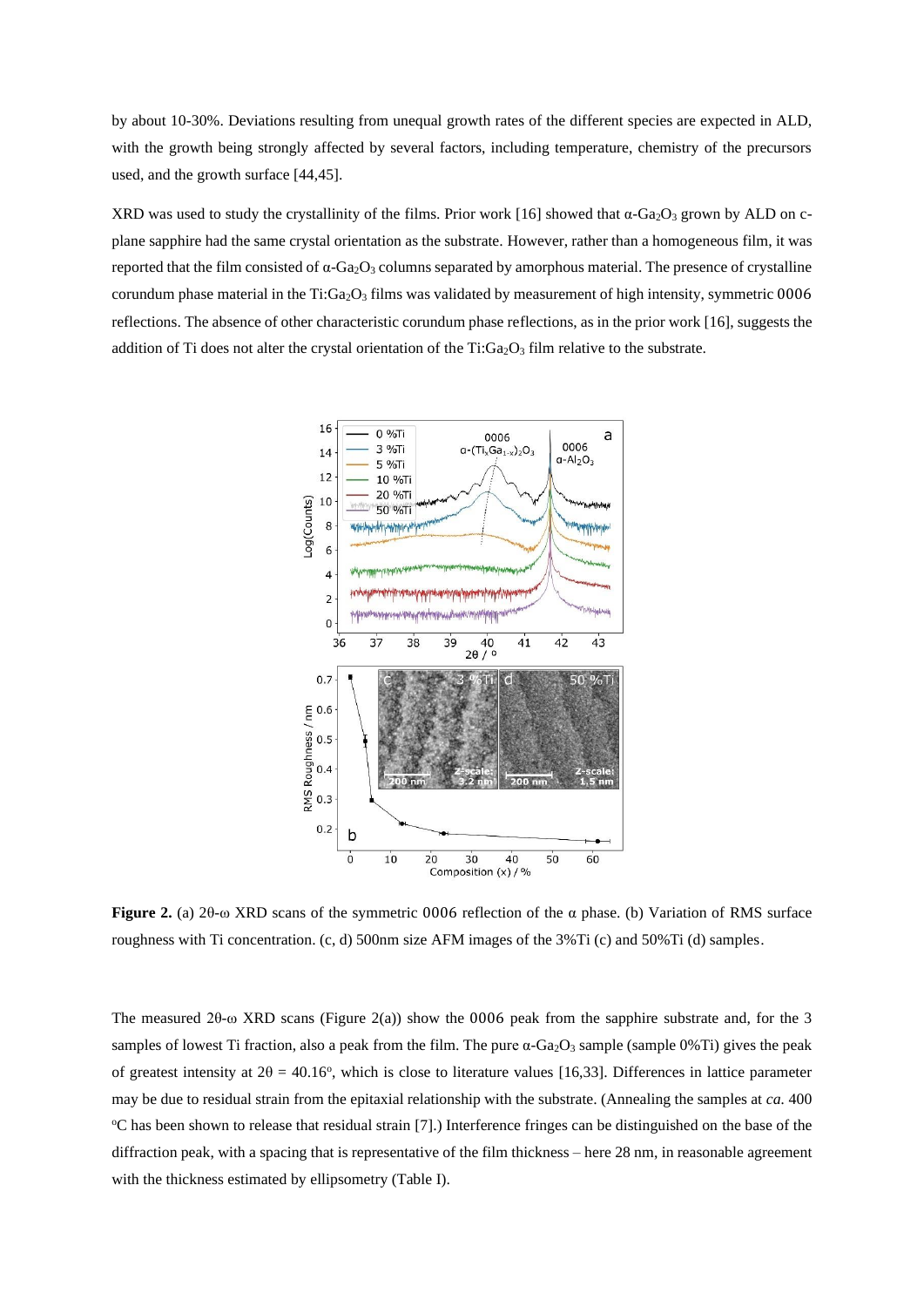As the concentration of Ti increases, the intensity of the peaks decreases rapidly, vanishing for sample 10%Ti, suggesting that the samples are undergoing a phase change, most likely to an amorphous phase. There is a second peak in the scan for the 5%Ti sample, which appears at a lower angle  $(-38^{\circ})$ , possibly indicating the emergence of one or more other phase, such as β-Ga2O<sup>3</sup> and ε-Ga2O<sup>3</sup> [7,46]. However, the peak is less intense than the already weak  $\alpha$ -Ga<sub>2</sub>O<sub>3</sub> 0006 reflection, suggesting that at this concentration of Ti, the alloy is already mostly amorphous.

The  $\alpha$ -Ti:Ga<sub>2</sub>O<sub>3</sub> peak also shifts to smaller angles as the Ti content increases, indicating that the lattice parameter of the crystalline phase is increasing. This is expected, as the lattice parameters of  $Ti<sub>2</sub>O<sub>3</sub>$  are larger and suggests that Ti has been incorporated into the films to form a  $(T<sub>i</sub>G<sub>4-*x*</sub>)<sub>2</sub>O<sub>3</sub>$  alloy. However, the measured c lattice parameters exceed those expected from the compositions calculated from RBS data, using literature values for lattice parameters and assuming the applicability of Vegard's Law [47,48]. A likely cause of this is that the  $(T<sub>i</sub>G<sub>4</sub>)$  $x_2$ ,  $2Q_3$  layers are compressively strained onto the sapphire substrate. However, due to insufficiently strong signals, it was not possible to quantify the strain in the films by conducting a strain analysis from RSMs of symmetric and asymmetric reflections.

The surface topography of each sample was obtained by AFM and root mean square (RMS) roughness determined at a 500 nm scan size. The AFM images (Figure 2(c-d)) are representative of the topographies observed for all samples. The surface was smooth on a nanometer scale, as shown by the RMS roughness, given in Table I and Figure 2(b).

The surface of all samples also bears ledges with a constant spacing, mostly independent of Ti content. These ledges likely arise from the morphology of the sapphire substrates, which, due to having a miscut angle of 0.25°, also have steps on the surface. These provide two distinct regions: a flat (0001) oriented surface and the step. Given preferential growth at one of these sites in ALD, a step pattern with the same spacing would be expected. A topographical scan of a pristine sapphire wafer (not shown here) shows similar step widths as Figure 2(c-d).

The surfaces of the low Ti fraction samples (Figure 2(c)) exhibit small grains of the order of 1-10 nm, presumably due to the termination of  $\alpha$  phase columns [5,16]. As the Ti fraction increases (Figure 2(d)) these features cannot be identified anymore, which may indicate that the films are amorphous, in line with our XRD results. The plot of the RMS roughness vs Ti fraction (Figure 2(b)) shows that the roughness decreases quickly with Ti fraction. This decrease in RMS roughness coincides with the disappearance of the small grain features as the Ti fraction increases. We note however that the magnitude of the decrease could be amplified by the reduced film thickness of the Ti-containing samples. This trend (together with the images Figure 2(c-d) as well as XRD results Figure  $2(a)$ ) implies that the low Ti fraction (<10%) films are crystalline, whilst the films with high Ti fraction (>10%) are amorphous.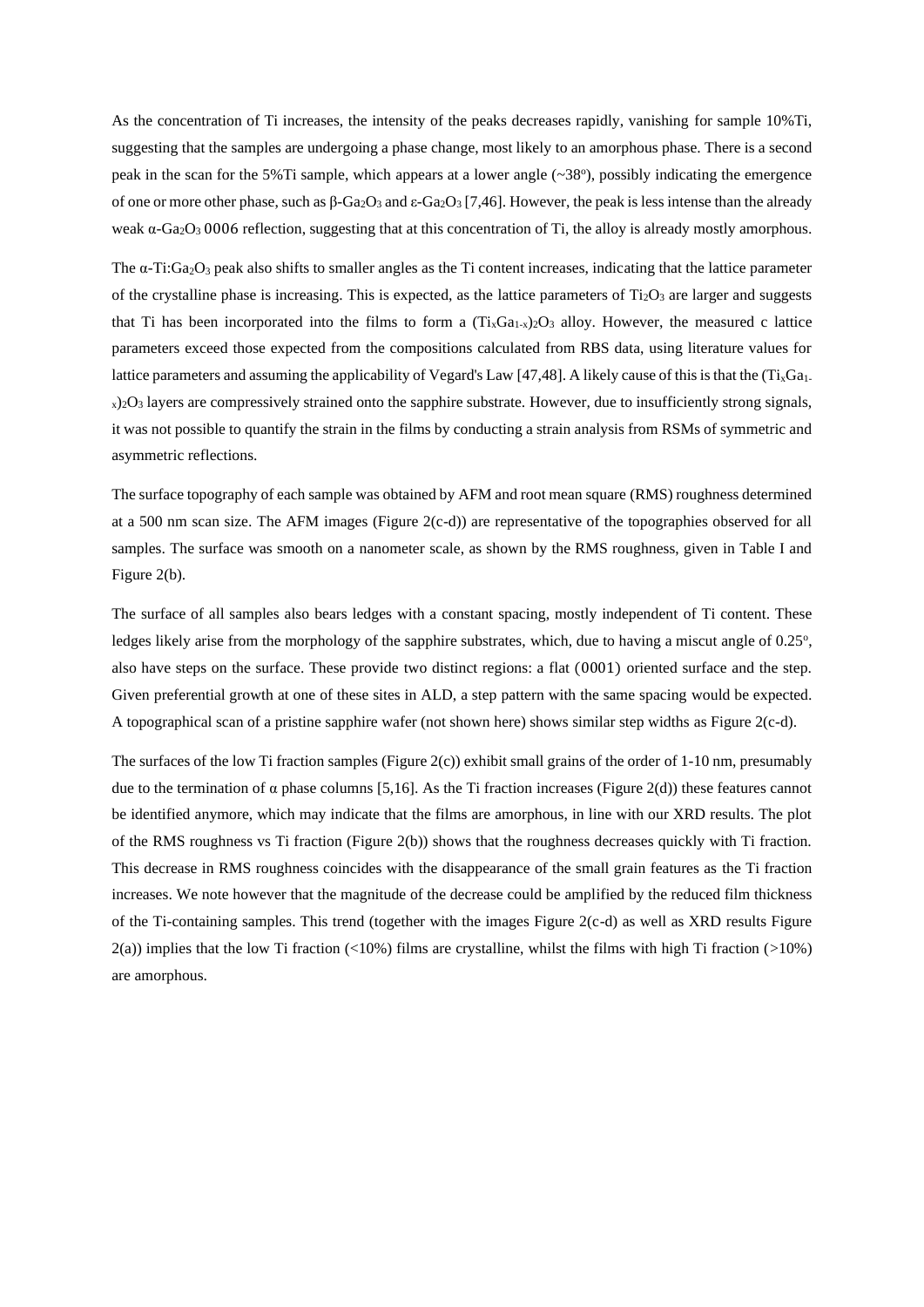

**Figure 3.** (a-b) HAADF-STEM images of a cross-section of sample 3%Ti, showing the Ti:Ga<sub>2</sub>O<sub>3</sub> film and its interface with the sapphire substrate. EDS maps are overlaid in (a), showing a uniform distribution of Ti and Ga throughout the film. Two columnar regions of crystallinity in the Ti:Ga<sub>2</sub>O<sub>3</sub> film are also outlined in (a). Strain in the film, perpendicular (c) and parallel (d) to growth direction, was obtained from geometrical phase analysis. Regularly spaced misfit dislocations are indicated by arrows in (b-c). (e) High resolution HAADF-STEM image of film-substrate interface, clearly showing 2 misfit dislocations and their separation

STEM was used to analyse a cross section of sample 3 %Ti, allowing the interface between substrate and film to be studied as well as giving a local insight to crystallinity, strain and composition across the film. The results are compiled in Figure 3, showing large, vaguely columnar regions of crystallinity in the film, outlined in Figure 3(a), with, in places, regions of amorphous material. This is in agreement with prior work on ALD grown, pure  $Ga<sub>2</sub>O<sub>3</sub>$ [16]. The film thickness measured by HAADF-STEM images (Figure 3(a)) is consistent with that measured by ellipsometry and the film seems to have a fairly uniform thickness, as suggested by the low surface roughness from AFM. From the high resolution data (Figure 3(b)) the epitaxial relationship with the sapphire substrate was identified to be  $(11\bar{2}0)_{A l203}$  ||  $(11\bar{2}0)_{(TixGa1-x)203}$  and  $[0002]_{A l203}$  ||  $[0002]_{(TixGa1-x)203}$ , in agreement with previous studies [16].

Observation of the interface region reveals the presence of a high density of periodically spaced misfit dislocations, with an average spacing of 4.9±0.4 nm. Apart from these, there are also some dislocations located within the film, *ca.* 1-3nm from the interface (not shown here) although these are more rare. The misfit dislocations at the interface can be easily seen in both Figure 3(b) and (c) (indicated by arrows), the latter showing them as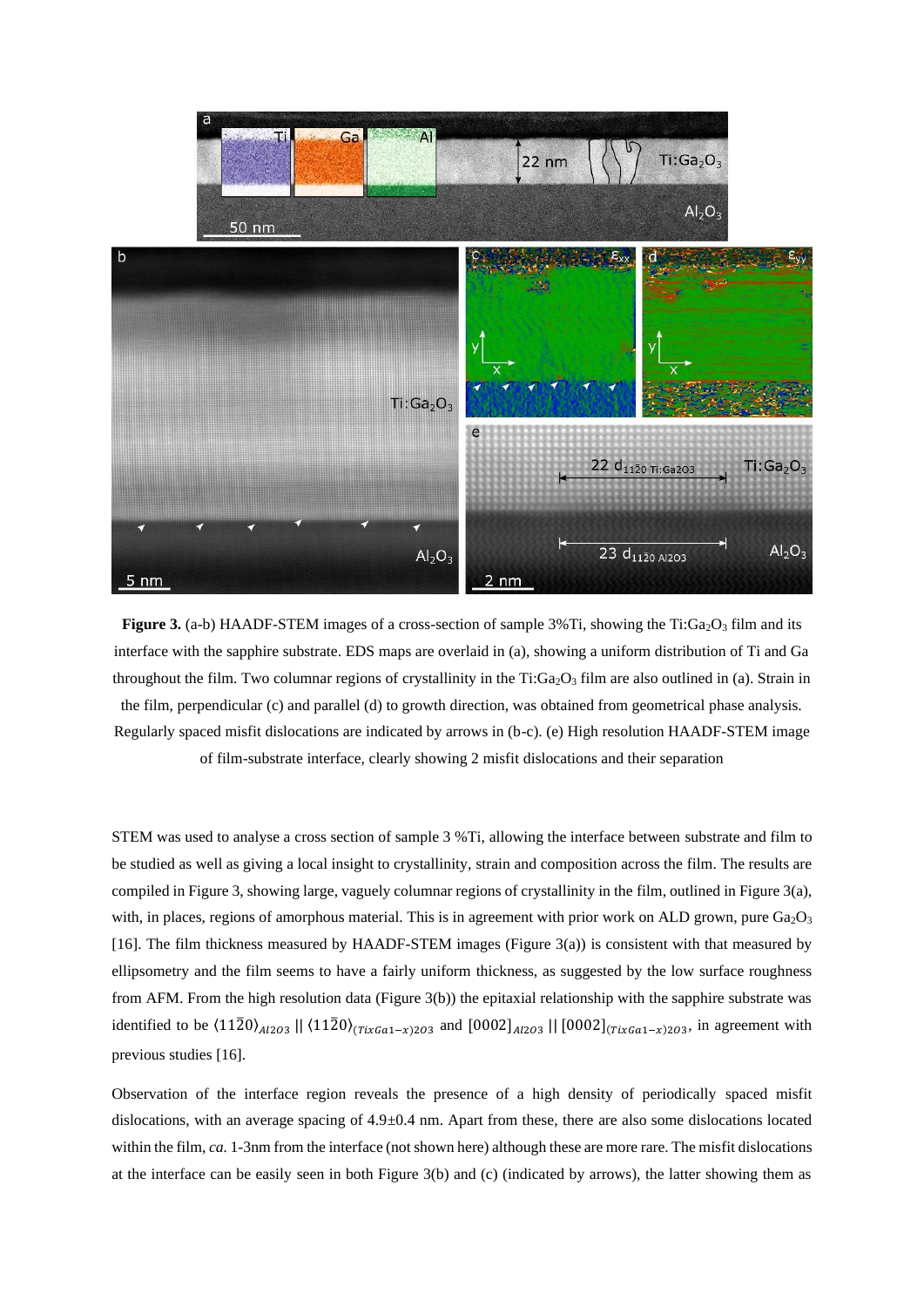dipoles of tensile and compressive strain. Figure 3(e) shows two misfit dislocations at greater magnification such that it is possible to count the number of lattice planes between them. They are separated by  $23d_{11\overline{2}0 A l203}$  or  $22d_{11\bar{2}0 (TixGa1-x)203}$ . This indicates that the film is almost fully relaxed (nominally  $22d_{11\bar{2}0 Al203} = 5.232$  nm, 21 $d_{11\bar{2}0\text{ }Ga203}=5.232$  nm and  $21d_{11\bar{2}0\text{ } (TixGa1-x)203}=5.238$  nm assuming x = 3.7%). The strain maps in Figure 3(cd) confirm that all the strain relaxation occurs at the interface, and that the strain is otherwise uniform throughout the film. The strain relaxation of the film observed in STEM is in contradiction with the XRD data, which instead suggests that the film is strained. A possible explanation for this contradiction between XRD and STEM may be that these probe the material at different scales. TEM focuses on a small nanometre-scale region of the sample – typically looking at the scale of an individual column – whereas XRD looks at average/global properties of the film. Another possibility is that the observed imperfect spacing of the misfit dislocations for  $(T_i_xG_{1-x})_2O_3$  is unable to fully accommodate the strain.

EDS analysis of the film showed that the distribution of Ti across the film was uniform, with no visible segregation (Figure 3(a)). Compositional analysis using Cliff-Lorimer method yielded a composition of  $x \sim 5\%$ , which is in fair agreement with the RBS data (we note however that EDS quantification is here less reliable than the RBS data, because the sample was imaged on the zone-axis for the  $\alpha$  phase and was therefore susceptible to interference from electron channeling).



**Figure 4.** Transmittance spectra for the  $Ti:Ga<sub>2</sub>O<sub>3</sub>$  samples. The inset shows Tauc plots evaluated using the transmittance data for each film. The straight, solid lines are the fits to the linear region of the Tauc plots and their intercepts with the dotted black line ( $\alpha = 0$ ) gives the band gaps of the respective films.

UV-vis of the films was conducted to attain their optical band gaps. Only transmittance spectra were taken. Ignoring reflected intensity is justified by the fact that the films were transparent and only weakly reflecting to the eye, at normal incidence. Using the assumption of negligible reflectance, Beer-Lambert law could be applied to calculate absorptivity from the transmittance [2,49]. Film transmittances were isolated from the transmittances of the samples by measuring that of a reference pristine sapphire substrate. Absorptivity could then be used to produce Tauc plots using the relation in equation (1), from which the band gap was determined. A Tauc exponent of  $n = 1/2$  for a direct band gap and allowed transition was used, as was also applied in other works [1-5]: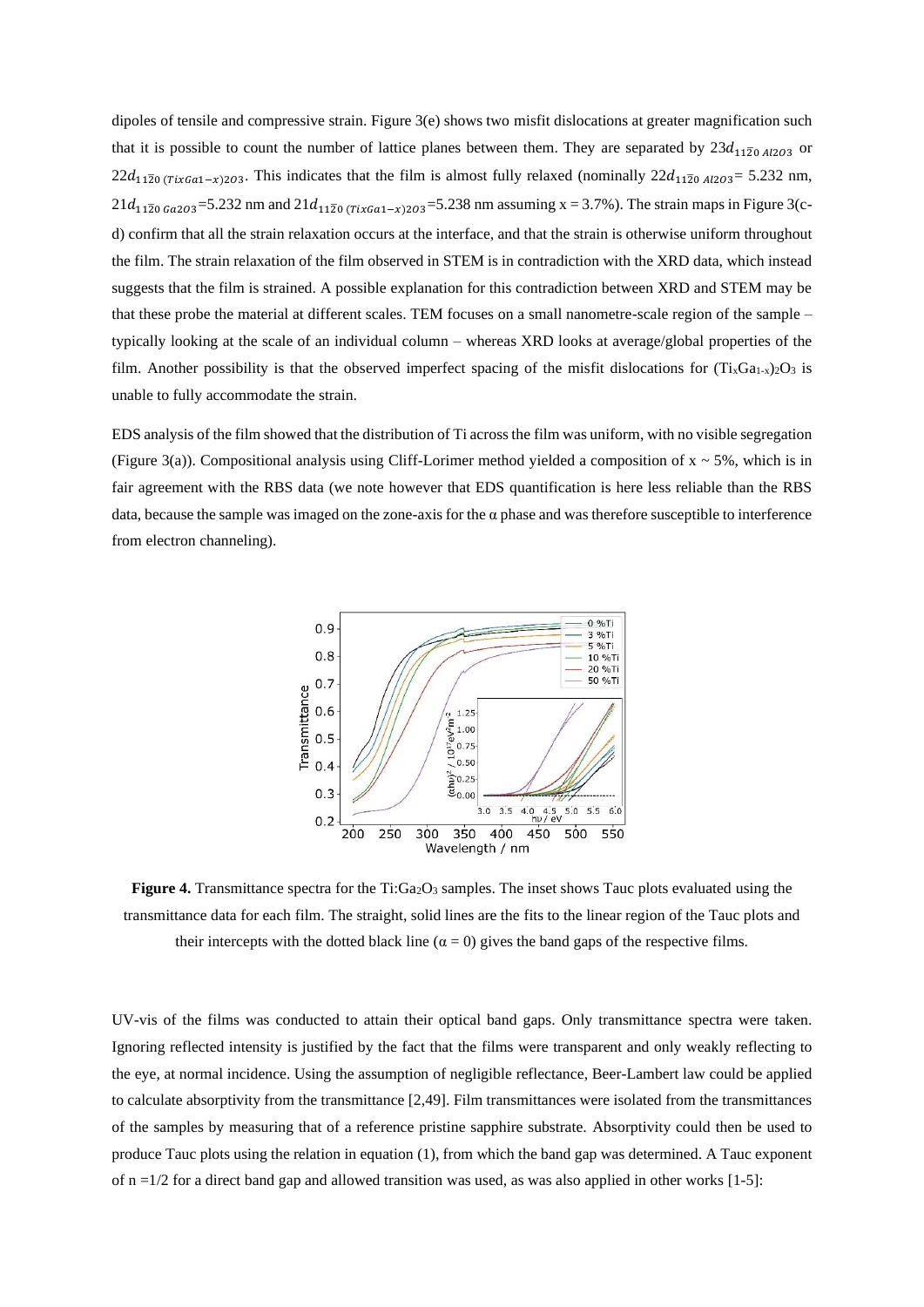$$
\alpha h v \propto \left( h v - E_g \right)^n
$$

The collected transmittance spectra for the films are depicted in Figure 4 with an inset of the Tauc plots used to attain the band gaps. Even without the Tauc plots it is already obvious that the absorption edge shifts to longer wavelengths as Ti concentration in the films increases. Above the absorption edge, the transmittance is very high, suggesting that the assumption of little reflection or scattering, when calculating absorptivity is justified (the small discontinuity in the spectrum at ~350nm is a systematic instrumental error, due to the source change that occurs in the system at that wavelength). The transmittance at wavelengths longer than the absorption edge seems to decrease with increasing Ti concentration, which could be due to increased scattering or reflection from the films, which are not entirely crystalline.



**Figure 5.** Plot showing the measured variation of band gap with the RBS composition alongside literature values of band gaps for pure oxides [1-5,27,50-56] and a Vegard's law trend between  $\alpha$ -Ga<sub>2</sub>O<sub>3</sub> and  $\alpha$ -Ti<sub>2</sub>O<sub>3</sub>. The inset is an enlargement of the low Ti region. The plot also differentiates between compositions based on whether crystallinity was observed by XRD.

The decrease in band gap with increasing Ti concentration can be clearly seen in Figure 5. The figure also shows literature values of band gaps for pure α-Ga<sub>2</sub>O<sub>3</sub>, Ti<sub>2</sub>O<sub>3</sub> and 3 common phases of TiO<sub>2</sub>: rutile [53,54], anatase [55] and brookite [56]. The band gap measured for pure  $\alpha$ -Ga<sub>2</sub>O<sub>3</sub> is well within the range of the literature [1-5,50,51]. The linear trend in band gap with composition predicted by Vegard's law for  $\alpha$ -(Ti<sub>x</sub>Ga<sub>1-x</sub>)<sub>2</sub>O<sub>3</sub> has also been plotted. The measured band gaps seem to follow this trend for the samples with lowest Ti concentration, up to 5%Ti, which are also the films that were determined to contain crystalline  $\alpha$  phase, with a uniform distribution of Ti, by XRD and TEM. Over this range of composition the band gap varies by ~270 meV, which confirms that Ti:Ga<sub>2</sub>O<sub>3</sub> is a viable route to band gap tuning in the UV. Taking amorphous films into account, an even greater band gap variation of ~1.12 eV was achieved. However, beyond 5%Ti, the 3 samples of greatest Ti concentration deviate from the original trend for one that may still be linear, but with a more shallow slope. Given that only 3 data points each are available for crystalline and amorphous materials, it is not currently possible to determine if the relationship between band gap and composition follows Vegard's law or whether there is any bowing.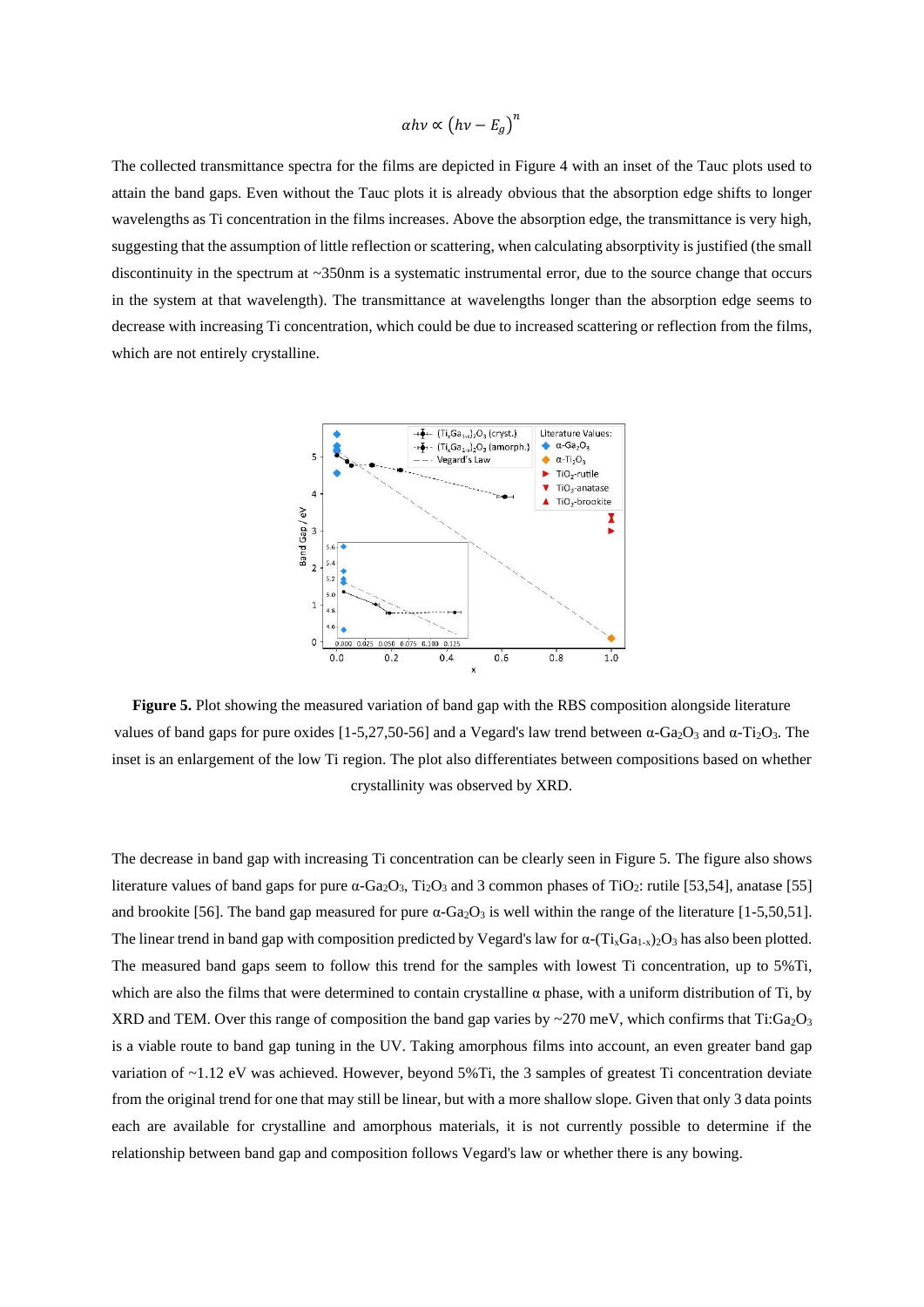## **IV. CONCLUSION**

In conclusion, films of Ti: $Ga<sub>2</sub>O<sub>3</sub>$  with a range of Ti concentrations were synthesized by ALD and the resulting film crystallinity and band gap characterized. The band gap variation with composition seemed to follow two separate linear trends that coincide with different film crystallinities. We demonstrate the deposition of crystalline  $\alpha$ -(Ti<sub>x</sub>Ga<sub>1-x</sub>)<sub>2</sub>O<sub>3</sub> films with up to x ~ 5.3%, resulting in a change in band gap from pure  $\alpha$ -Ga<sub>2</sub>O<sub>3</sub> of up to ~ 270 meV. On the other hand, films deposited with a greater Ti concentration were amorphous, leading to change in band gap from pure  $\alpha$ -Ga<sub>2</sub>O<sub>3</sub> of up to ~ 1.1 eV for the films containing 61% Ti relative to Ga. This study is a promising proof-of-principle that Ti can be used to modify the bandgap of  $\alpha$ -Ga<sub>2</sub>O<sub>3</sub> materials and opens the path for the fabrication of wavelength-specific optoelectronic devices operating in the UV.

### **V. ACKNOWLEDGMENTS**

This project is funded by the Engineering and Physical Sciences Research Council (EPSRC Grants No. EP/P00945X/1 and No. EP/M010589/1). T.N.H. acknowledges funding from the EPSRC Centre for Doctoral Training in Graphene Technology (Grant No. EP/L016087/1). This project has received funding from the European Union's Horizon 2020 research and innovation programme under grant agreement No 823717 – ESTEEM3.

### **REFERENCES**

1 D. Shinohara and S. Fujita, Japanese Journal of Applied Physics **47**, 7311 (2008).

2 D. Guo, X. Zhao, Y. Zhi, W. Cui, Y. Huang, Y. An, P. Li, Z. Wu, and W. Tang, Materials Letters **164**, 364 (2016).

3 Y. Oshima, E. G. Villora, and K. Shimamura, Applied Physics Express **8**, 055501 (2015).

4 S. H. Lee, K. M. Lee, Y.-B. Kim, Y.-J. Moon, S. B. Kim, D. Bae, T. J. Kim, Y. D. Kim,

S.-K. Kim, and S. W. Lee, Journal of Alloys and Compounds **780**, 400 (2019).

5 J. W. Roberts, P. R. Chalker, B. Ding, R. A. Oliver, J. T. Gibbon, L. A. H. Jones, V. R. Dhanak, L. J. Phillips, J. D. Major, and F. C.-P. Massabuau, Journal of Crystal Growth **528**, 125254 (2019).

6 X. Zhao, Z. Wu, D. Guo, W. Cui, P. Li, Y. An, L. Li, and W. Tang, Semiconductor Science and Technology **31**, 065010 (2016).

7 J. Moloney, O. Tesh, M. Singh, J. Roberts, J. Jarman, L. Lee, T. Huq, J. Brister, S. Karboyan, M. Kuball,

P. Chalker, R. Oliver, and F. C.-P. Massabuau, Journal of Physics D: Applied Physics **52**, 475101 (2019).

8 A. Gross, F. Stangl, K. Hoenes, M. Sift, and M. Hessling, Water **7**, 4605 (2015).

9 M. Razeghi, Proceedings of the IEEE **90**, 1006 (2002).

10 R. Roy, V. G. Hill, and E. F. Osborn, Journal of the American Chemical Society **74**, 719 (1952).

11 H. Y. Playford, A. C. Hannon, E. R. Barney, and R. I. Walton, Chemistry - A European Journal **19**, 2803 (2013).

12 S. I. Stepanov, V. I. Nikolaev, V. E. Bougrov, and A. E. Romanov, Rev. Adv. Mater. Sci. **44**, 63 (2016).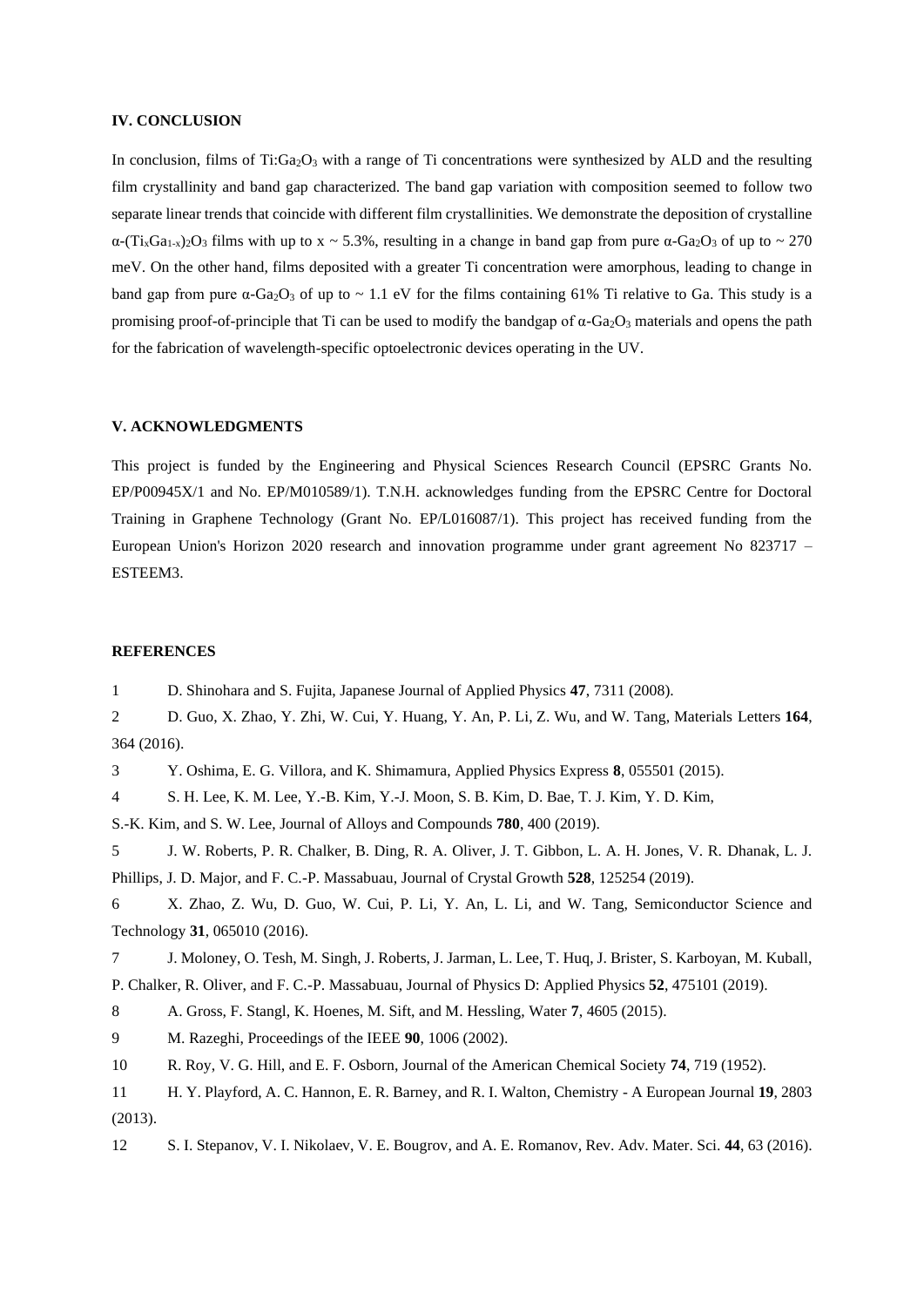S. J. Pearton, J. Yang, P. H. Cary, F. Ren, J. Kim, M. J. Tadjer, and M. A. Mastro, Applied Physics Review **5**, 011301 (2018).

K. Kaneko, H. Kawanowa, H. Ito, and S. Fujita, Japanese Journal of Applied Physics **51**, 020201 (2012).

S. Fujita, M. Oda, K. Kaneko, and T. Hitora, Japanese Journal of Applied Physics **55**, 1202A3 (2016).

 J. W. Roberts, J. Jarman, D. Johnstone, P. Midgley, P. Chalker, R. Oliver, and F. C.-P. Massabuau, Journal of Crystal Growth **487**, 23 (2018).

S.-D. Lee, Y. Ito, K. Kaneko, and S. Fujita, Japanese Journal of Applied Physics **54**, 030301 (2015).

K. Kaneko, T. Nomura, and S. Fujita, physica status solidi (c) **7**, 2467 (2010).

K. Kaneko, I. Kakeya, S. Komori, and S. Fujita, Journal of Applied Physics **113**, 233901 (2013).

T. Wang, W. Li, C. Ni, and A. Janotti, Physical Review Applied **10**, 011003 (2018).

H. Ito, K. Kaneko, and S. Fujita, Japanese Journal of Applied Physics **51**, 100207 (2012).

S. Fujita and K. Kaneko, Journal of Crystal Growth **401**, 588 (2014).

K. Kaneko, S. Fujita, and T. Hitora, Japanese Journal of Applied Physics **57**, 02CB18 (2018).

 M. E. Innocenzi, R. T. Swimm, M. Bass, R. H. French, A. B. Villaverde, and M. R. Kokta, Journal of Applied Physics **67**, 7542 (1990).

R. L. Weiher and R. P. Ley, Journal of Applied Physics **37**, 299 (1966).

T. C. Chi and R. J. Sladek, Physical Review B **7**, 5080 (1973).

Y. Li, Y. Weng, X. Yin, X. Yu, S. R. S. Kumar, N. Wehbe, H. Wu, H. N. Alshareef, S. J. Pennycook,

M. B. H. Breese, J. Chen, S. Dong, and T. Wu, Advanced Functional Materials **28**, 1705657 (2018).

Y. Guo, S. Clark, and J. Robertson, The Journal of Chemical Physics **20**, 054702 (2014).

M. Al-Kuhaili, M. Saleem, and S. Durrani, Journal of Alloys and Compounds **521**, 178 (2012).

 R. Cheng, B. Xu, C. N. Borca, A. Sokolov, C. S. Yang, L. Yuan, S. H. Liou, B. Doudin, and P. A. Dowben, Applied Physics Letters **79**, 3122 (2001).

F. Koffyberg, Journal of Physics and Chemistry of Solids **53**, 1285 (1992).

 G. A. Thomas, D. H. Rapkine, S. A. Carter, A. J. Millis, T. F. Rosenbaum, P. Metcalf, and J. M. Honig, Physical Review Letters **73**, 1529 (1994).

 Y. Yao, S. Okur, L. A. M. Lyle, G. S. Tompa, T. Salagaj, N. Sbrockey, R. F. Davis, and L. M. Porter, Materials Research Letters **6**, 268 (2018).

W. E. Lee and K. P. D. Lagerlof, Journal of Electron Microscopy Technique **2**, 247 (1985).

 K. H. L. Zhang, V. K. Lazarov, P. L. Galindo, F. E. Oropeza, D. J. Payne, H. H.-C. Lai, and R. G. Egdell, Crystal Growth & Design **12**, 1000 (2012).

C. E. Rice and W. R. Robinson, Journal of Solid State Chemistry **21**, 155 (1977).

R. K. Di Cerbo and A. U. Seybolt, Journal of the American Ceramic Society **42**, 430 (1959).

 J. M. D. Coey, Acta Crystallographica Section B Structural Crystallography and Crystal Chemistry **26**, 1876 (1970).

D. B. McWhan and J. P. Remeika, Physical Review B **2**, 3734 (1970).

N. Mott, Journal de Physique **42**, 277 (1981).

M. Ritala, M. Leskela, L. Niinisto, and P. Haussalo, Chem. Mater. **5**, 1174 (1993).

 Ernst Ruska-Centre for Microscopy and Spectroscopy with Electrons, Journal of large-scale research facilities **2**, A43 (2016).